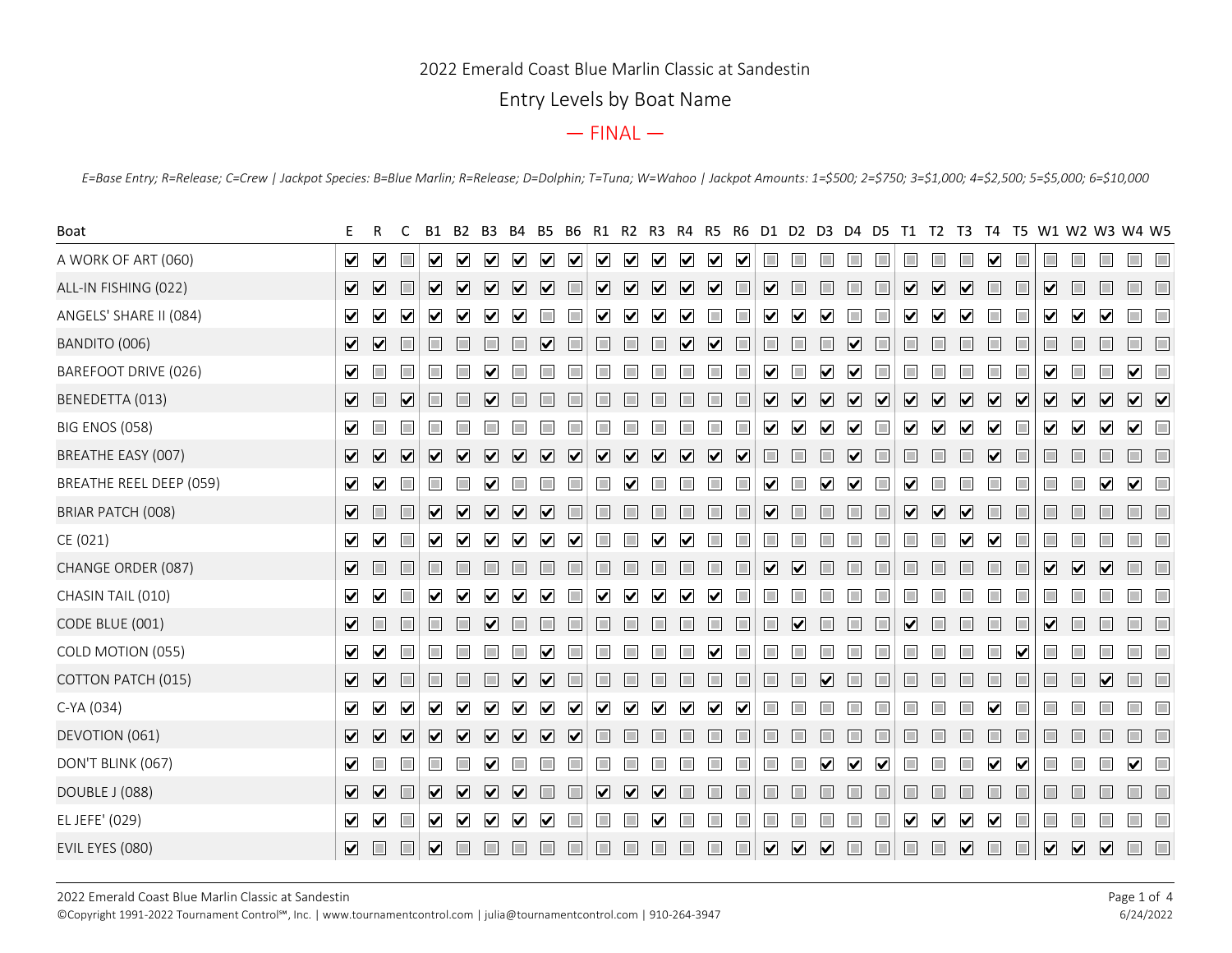### Entry Levels by Boat Name

| Entry Levels by Boat Name<br>E=Base Entry; R=Release; C=Crew   Jackpot Species: B=Blue Marlin; R=Release; D=Dolphin; T=Tuna; W=Wahoo   Jackpot Amounts: 1=\$500; 2=\$750; 3=\$1,000; 4=\$2,500; 5=\$5,000; 6=\$10,000 |                                                                                    |                                                                                                    |                                                                                                          |                                                                                                          |                                                                                                       |                                                                                                   |                                                                                |                                              |
|-----------------------------------------------------------------------------------------------------------------------------------------------------------------------------------------------------------------------|------------------------------------------------------------------------------------|----------------------------------------------------------------------------------------------------|----------------------------------------------------------------------------------------------------------|----------------------------------------------------------------------------------------------------------|-------------------------------------------------------------------------------------------------------|---------------------------------------------------------------------------------------------------|--------------------------------------------------------------------------------|----------------------------------------------|
|                                                                                                                                                                                                                       |                                                                                    |                                                                                                    |                                                                                                          |                                                                                                          |                                                                                                       |                                                                                                   |                                                                                |                                              |
| Boat                                                                                                                                                                                                                  |                                                                                    |                                                                                                    |                                                                                                          | - R4<br>-R5<br>R6.                                                                                       | D1.<br>D2.<br>D3<br>D4.                                                                               | D5.<br>- T1 -<br>T <sub>2</sub><br>T3                                                             | T5 W1 W2 W3 W4 W5<br>T4                                                        |                                              |
| FATSO (081)                                                                                                                                                                                                           | $\blacktriangledown$ $\blacktriangledown$<br>$\Box$                                | $\mathbf{v}$                                                                                       |                                                                                                          |                                                                                                          | П<br>$\blacktriangledown$<br>$\triangledown$                                                          | $\Box$<br>$\blacktriangledown$<br>$\triangledown$<br>П                                            | $\triangledown$<br>$\Box$<br>$\Box$                                            |                                              |
| <b>GARFIN (004)</b>                                                                                                                                                                                                   | ▽□<br>$\Box$                                                                       | M                                                                                                  |                                                                                                          | $\Box$                                                                                                   | ☑<br>$\triangledown$<br>$\blacktriangledown$<br>$\triangledown$                                       | $\overline{\mathbf{v}}$<br>$\boxed{\mathbf{v}}$<br>$\boxed{\mathbf{v}}$<br>$\Box$                 | VVVII<br>$\boxed{\mathbf{v}}$                                                  |                                              |
| <b>GET REEL (054)</b>                                                                                                                                                                                                 | ⊻                                                                                  |                                                                                                    |                                                                                                          |                                                                                                          |                                                                                                       | $\blacktriangledown$<br>ш<br>M                                                                    | $\Box$<br>$\blacktriangledown$<br>$\vert\mathbf{v}\vert$                       | $\blacktriangledown$<br>$\blacktriangledown$ |
| GLASSY HOOKER (027)                                                                                                                                                                                                   | ✔ □<br>$\Box$<br>$\vert \mathbf{v} \vert$                                          | $\vert \mathbf{v} \vert$                                                                           | H                                                                                                        | I                                                                                                        | $\blacktriangledown$<br>$\triangledown$<br>☑<br>$\triangledown$                                       | ☑<br>$\overline{\mathbf{v}}$<br>$\Box$<br>$\Box$                                                  | ☑<br>$\overline{\mathbf{v}}$<br>$\overline{\mathbf{v}}$                        | V V O                                        |
| GUNNSLINGER (063)                                                                                                                                                                                                     | $\blacktriangledown$ $\blacktriangledown$<br>$\Box$                                |                                                                                                    |                                                                                                          |                                                                                                          |                                                                                                       |                                                                                                   | $\vert\mathbf{v}\vert$<br>$\Box$                                               |                                              |
| HIGH COTTON (028)                                                                                                                                                                                                     | $\boxed{\blacktriangledown}$<br>$\overline{\mathbf{v}}$<br>$\overline{\mathbf{v}}$ | $\overline{\mathbf{v}}$<br>$\overline{\mathbf{v}}$<br>$\overline{\mathbf{v}}$                      | $\boxed{\mathbf{v}}$<br>$\overline{\mathbf{v}}$<br>$\overline{\mathbf{v}}$<br>$\boxed{\mathbf{v}}$       | $\overline{\mathbf{v}}$<br>$\overline{\mathbf{v}}$<br>$\overline{\mathbf{v}}$<br>$\overline{\mathbf{v}}$ | $\Box$<br>$\Box$<br><b>In</b>                                                                         | $\Box$<br>$\Box$<br>I                                                                             | $\overline{\mathbf{v}}$<br>$\Box$                                              | $\Box$                                       |
| HONU (020)                                                                                                                                                                                                            | $\blacktriangledown$<br>ш<br>$\blacktriangledown$                                  | $\vert\mathbf{v}\vert$<br>$\mathbf v$                                                              | M                                                                                                        |                                                                                                          | M                                                                                                     | $\vert \mathbf{v} \vert$<br>M<br>$\vert \mathbf{v} \vert$<br>$\vert\mathbf{v}\vert$               | $\blacktriangledown$<br>$\vert \mathbf{v} \vert$<br>⊻<br>$\blacktriangledown$  | $\blacktriangledown$                         |
| HOOKS DEEP (011)                                                                                                                                                                                                      | ✔ □<br>$\Box$                                                                      | n<br>$\vert \mathbf{v} \vert$                                                                      | T<br>П<br>H                                                                                              |                                                                                                          | H                                                                                                     | $\overline{\mathbf{v}}$<br>$\Box$<br>I<br>$\vert \mathbf{v} \vert$                                | $\Box$                                                                         | $\Box$                                       |
| <b>ICE MAN (086)</b>                                                                                                                                                                                                  | V V<br>$\blacktriangledown$<br>$\blacktriangledown$                                | $\boxed{\blacktriangledown}$<br>$\blacktriangledown$<br>$\vert \mathbf{v} \vert$                   | $\vert\bm{\mathsf{v}}\vert$<br>⋈                                                                         |                                                                                                          |                                                                                                       | $\blacktriangledown$<br>$\vert \mathbf{v} \vert$<br>$\blacktriangledown$                          | $\vert\bm{\mathsf{v}}\vert$<br>$\vert\mathbf{v}\vert$                          |                                              |
| INTENSE (030)                                                                                                                                                                                                         | Ⅴ□<br>$\Box$<br>$\overline{\mathbf{v}}$                                            | $\boxed{\mathbf{v}}$<br>⊻<br>⊻                                                                     | $\Box$                                                                                                   |                                                                                                          | $\Box$                                                                                                | ☑<br>$\boxed{\mathbf{v}}$<br>$\Box$<br>$\overline{\mathbf{v}}$                                    | $\Box$<br>$\Box$                                                               |                                              |
| IONA LOUISE (083)                                                                                                                                                                                                     |                                                                                    |                                                                                                    |                                                                                                          |                                                                                                          |                                                                                                       |                                                                                                   | Z Z O O O O O Z Z Z O O O O O O O O Z Z O O O O O O Z O O O Z                  |                                              |
| IT JUST TAKES TIME (012)                                                                                                                                                                                              | V V V                                                                              | VVVV                                                                                               | $\overline{\mathbf{v}}$<br>$\overline{\mathbf{v}}$<br>$\overline{\mathbf{v}}$<br>$\overline{\mathbf{v}}$ | $\overline{\mathbf{v}}$<br>$\overline{\mathbf{v}}$<br>☑<br>$\Box$                                        | $\Box$                                                                                                | $\overline{\mathbf{v}}$<br>$\overline{\mathbf{v}}$<br>$\boxed{\mathbf{v}}$<br>$\Box$              | $\Box$                                                                         | $\Box$                                       |
| JOLENE (051)                                                                                                                                                                                                          | $\vee$ $\vee$<br>$\Box$<br>口                                                       | m<br>m<br>$\overline{\mathbf{v}}$<br>$\blacktriangledown$                                          | $\Box$<br>П<br>$\Box$                                                                                    | $\Box$<br>$\Box$<br>$\vert\mathbf{v}\vert$<br>H                                                          | $\blacktriangledown$<br>⊻                                                                             | $\triangledown$<br>IШ<br>l T                                                                      | H                                                                              |                                              |
| JUST LOOKIN' (068)                                                                                                                                                                                                    | $\boxed{\mathbf{v}}$<br>$\Box$<br>$\overline{\mathbf{v}}$                          | $\boxed{\mathbf{v}}$<br>$\overline{\mathbf{v}}$<br>$\overline{\mathbf{v}}$                         | $\overline{\mathbf{v}}$<br>$\Box$<br>$\overline{\mathbf{v}}$                                             | $\Box$<br>$\Box$<br>$\vert \mathbf{v} \vert$                                                             | $\overline{\mathbf{v}}$<br>$\overline{\mathbf{v}}$<br>$\overline{\mathbf{v}}$                         | $\overline{\mathbf{v}}$<br>$\overline{\mathbf{v}}$<br>$\overline{\mathbf{v}}$<br>$\Box$<br>$\Box$ | $\overline{\mathbf{v}}$<br>$\Box$<br>$\Box$<br>$\overline{\mathbf{v}}$         | $\Box$<br>$\Box$                             |
| JUST THE TIP (031)                                                                                                                                                                                                    | $\blacksquare$<br>$\Box$<br>П                                                      | П<br>M                                                                                             | $\Box$<br>$\Box$<br>H                                                                                    | $\Box$                                                                                                   | $\blacktriangledown$<br>$\blacktriangledown$<br>☑                                                     | $\overline{\mathbf{v}}$<br>$\triangledown$<br>$\Box$<br><b>The State</b><br>П                     | $\blacktriangledown$<br>$\Box$<br>$\blacktriangledown$<br>$\blacktriangledown$ | $\checkmark$                                 |
| KNOT ON CALL (032)                                                                                                                                                                                                    |                                                                                    | $\begin{array}{c} \nabla \end{array}$<br>☑<br>$\boxed{\mathbf{v}}$<br>$\overline{\mathbf{v}}$      | $\Box$<br>$\Box$                                                                                         | $\Box$<br>$\Box$                                                                                         | $\overline{\mathbf{v}}$<br>$\boxed{\mathbf{v}}$<br>$\overline{\mathbf{v}}$<br>$\overline{\mathbf{v}}$ | $\sqrt{ }$<br>$\sum$<br>$\Box$                                                                    | VVVVI<br>$\overline{\mathbf{v}}$<br>$\boxed{\mathbf{v}}$                       |                                              |
| LALA'S SIX CHICKS (062)                                                                                                                                                                                               | $\vee$<br>$\Box$<br>$\Box$                                                         | $\Box$<br>$\triangledown$<br>$\triangledown$                                                       | $\Box$<br>П<br>$\Box$                                                                                    | $\blacktriangledown$<br>$\vert\mathbf{v}\vert$                                                           | $\Box$<br>☑<br><b>In</b>                                                                              | $\Box$<br>П<br>☑                                                                                  | $\blacktriangledown$<br>$\Box$<br>$\blacktriangledown$                         | $\Box$                                       |
| LIFELINE (002)                                                                                                                                                                                                        | $\blacksquare$<br>$\Box$<br>$\Box$                                                 | $\Box$<br>$\vert \mathbf{v} \vert$<br>$\vert \mathbf{v} \vert$                                     | $\Box$                                                                                                   |                                                                                                          | $\Box$<br>☑<br>$\overline{\mathbf{v}}$<br>H                                                           | $\Box$<br>$\overline{\mathbf{v}}$<br>$\Box$<br>$\Box$                                             | $\Box$<br>$\overline{\mathbf{v}}$<br>$\Box$                                    | $\Box$<br>$\Box$                             |
| LINDA LUCILLE (018)                                                                                                                                                                                                   | $\vee$ $\vee$<br>$\overline{\mathbf{v}}$<br>$\blacktriangledown$                   | $\blacktriangledown$<br>$\blacktriangledown$<br>$\overline{\mathbf{v}}$<br>$\blacktriangledown$    | $\blacktriangledown$<br>$\blacktriangledown$                                                             | $\blacktriangledown$<br>$\blacktriangledown$<br>⊻<br>$\Box$                                              | $\blacktriangledown$<br>$\blacktriangledown$<br>$\Box$                                                | $\overline{\mathbf{v}}$<br>$\blacktriangledown$<br>$\Box$<br>☑                                    | $\blacktriangledown$<br>$\blacktriangledown$<br>$\Box$                         | $\Box$                                       |
| LIQUID APPLE (071)                                                                                                                                                                                                    | V V V                                                                              | $\boxed{\mathbf{v}}$<br>$\overline{\mathbf{v}}$<br>$\overline{\mathbf{v}}$<br>$\boxed{\mathbf{v}}$ | $\triangledown$<br>П<br>П                                                                                | $\blacktriangledown$                                                                                     | П                                                                                                     | П<br>$\vert \mathbf{v} \vert$<br>I                                                                | $\Box$<br>$\Box$<br>$\vert\mathbf{v}\vert$                                     | $\overline{\mathbf{v}}$<br>$\Box$            |
| LOLITA (024)                                                                                                                                                                                                          | $\vee$<br>$\Box$<br>П                                                              | ☑<br>$\overline{\mathbf{v}}$<br>$\triangledown$                                                    | $\Box$<br>$\Box$<br><b>COL</b>                                                                           | $\boldsymbol{\mathsf{v}}$                                                                                | П<br>V                                                                                                | П<br>IШ<br>$\vert \mathbf{v} \vert$<br>⊻                                                          | $\Box$<br>$\blacktriangledown$                                                 | $\Box$<br>$\blacksquare$                     |
| MADE IT BACK (066)                                                                                                                                                                                                    | V V V<br>$\Box$                                                                    | m                                                                                                  |                                                                                                          | I                                                                                                        | П                                                                                                     | П<br>$\Box$<br>H                                                                                  | $\Box$                                                                         |                                              |
| MAE (033)                                                                                                                                                                                                             | $\blacktriangledown$<br>$\vee$ $\vee$<br>$\blacktriangledown$                      | $\blacktriangledown$<br>$\triangledown$<br>$\overline{\mathbf{v}}$<br>$\blacktriangledown$         | $\blacktriangledown$<br>$\Box$<br>$\blacktriangledown$                                                   | $\blacktriangledown$<br>$\blacktriangledown$<br>⊻<br>$\Box$                                              | $\Box$<br>$\overline{\phantom{a}}$<br>$\blacktriangledown$                                            | ☑<br>$\Box$<br>☑<br>$\blacktriangledown$<br>$\Box$                                                | $\blacktriangledown$<br>$\blacktriangledown$<br>$\Box$<br>H                    | $\Box$<br>$\Box$                             |
| MISS MA'AM (025)                                                                                                                                                                                                      | <b>V V I</b><br>$\Box$                                                             | $\Box$<br>VVV                                                                                      | $\begin{array}{c} \hline \textbf{V} & \textbf{V} & \textbf{V} \end{array}$<br>$\Box$                     | $\Box$<br>$\Box$                                                                                         | $\Box$<br>$\Box$<br>$\boxed{\mathbf{v}}$<br>$\Box$                                                    | $\Box$<br>$\qquad \qquad \Box$<br>$\Box$<br>$\Box$                                                | $\Box$<br>$\Box$<br>$\Box$<br>$\Box$<br>☑                                      | $\Box$<br>$\Box$                             |
| MISS VIRGINIA (035)                                                                                                                                                                                                   | V V II II                                                                          | $\Box$                                                                                             |                                                                                                          |                                                                                                          | $\Box$ $\Box$<br>$\Box$<br>$\blacktriangledown$                                                       | $\Box$<br>$\Box$<br>$\vee$<br>$\blacksquare$<br>$\Box$                                            | $\Box$ $\Box$<br>$\Box$                                                        | $\checkmark$ $\Box$ $\Box$                   |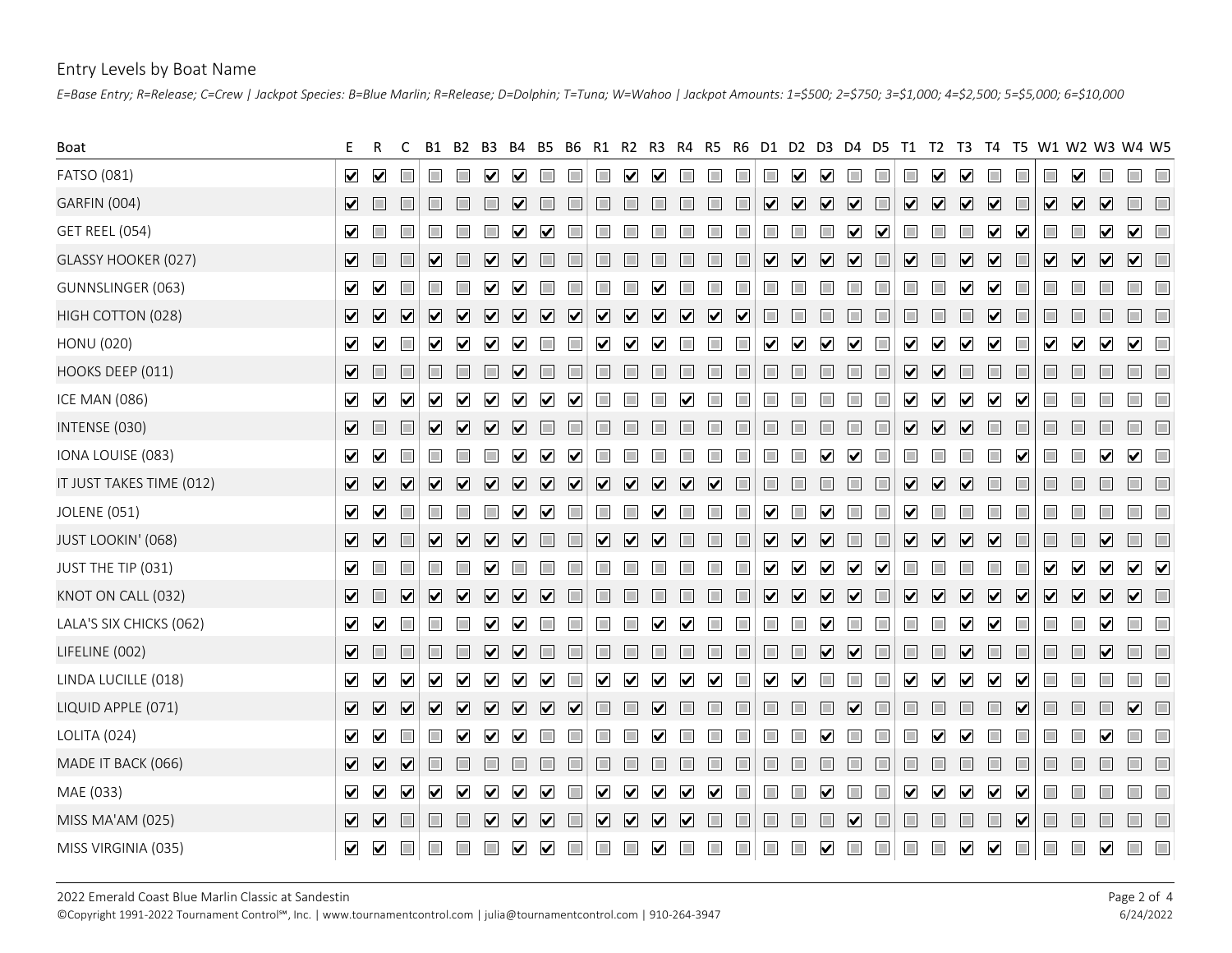### Entry Levels by Boat Name

|                              | E=Base Entry; R=Release; C=Crew   Jackpot Species: B=Blue Marlin; R=Release; D=Dolphin; T=Tuna; W=Wahoo   Jackpot Amounts: 1=\$500; 2=\$750; 3=\$1,000; 4=\$2,500; 5=\$5,000; 6=\$10,000                                                                                                                                                                                                                                                                                                                                                                                         |                                                                                  |
|------------------------------|----------------------------------------------------------------------------------------------------------------------------------------------------------------------------------------------------------------------------------------------------------------------------------------------------------------------------------------------------------------------------------------------------------------------------------------------------------------------------------------------------------------------------------------------------------------------------------|----------------------------------------------------------------------------------|
| Boat                         | T5<br>R4<br>R5.<br>R6.<br>D1.<br>D2 D3<br>D4<br>D5.<br>T1.<br>T <sub>2</sub><br>T3 T4<br>R1.                                                                                                                                                                                                                                                                                                                                                                                                                                                                                     | W1 W2 W3 W4 W5                                                                   |
| MOLLIE (046)                 | V V V<br>$\boxed{\mathbf{v}}$<br>$\begin{array}{c} \nabla \end{array}$<br>$\boxed{\text{V}}$<br>$\overline{\mathbf{v}}$<br>$\triangledown$ $\triangledown$<br>$\overline{\mathbf{v}}$<br>$\overline{\mathbf{v}}$<br>$\overline{\mathbf{v}}$<br>$\Box$<br>П<br>$\Box$<br>$\Box$<br>$\Box$<br>☑<br>$\Box$<br>$\Box$<br>☑                                                                                                                                                                                                                                                           | $\overline{\mathbf{v}}$                                                          |
| MON CHARI (050)              | $\overline{\mathbf{v}}$<br>∨ ∨<br>$\Box$<br>$\Box$<br>☑<br>$\overline{\phantom{a}}$<br>$\blacktriangledown$<br>$\blacktriangledown$<br>$\blacktriangledown$<br>$\blacktriangledown$<br>$\overline{\phantom{a}}$<br>T.<br>П<br>II.                                                                                                                                                                                                                                                                                                                                                |                                                                                  |
| NEVER SETTLE (075)           | $\overline{\mathbf{V}}$ $\overline{\mathbf{V}}$<br>$\blacktriangledown$<br>☑<br>$\overline{\mathbf{v}}$<br>$\overline{\mathbf{v}}$<br>$\overline{\mathbf{v}}$<br>$\blacktriangledown$<br>n<br>$\overline{\mathbf{v}}$<br>$\vert \mathbf{v} \vert$<br>$\vert \mathbf{v} \vert$<br>$\vert \mathbf{v} \vert$<br>$\vert \mathbf{v} \vert$<br>$\vert \mathbf{v} \vert$<br>M                                                                                                                                                                                                           |                                                                                  |
| PANHANDLER (048)             | $\blacktriangledown$<br>$\overline{\mathbf{v}}$<br>$\triangledown$<br>☑<br>$\blacktriangledown$<br>$\blacktriangledown$<br>$\triangledown$<br>$\blacktriangledown$<br>$\blacktriangledown$<br>$\blacktriangledown$<br>$\overline{\mathbf{v}}$<br>$\blacktriangledown$<br>$\Box$<br>$\blacktriangledown$<br>$\triangledown$<br>$\Box$<br>$\blacktriangledown$<br>$\triangledown$<br>H<br>$\blacktriangledown$<br>$\blacktriangledown$<br>$\blacktriangledown$<br>$\vert \mathbf{v} \vert$                                                                                         |                                                                                  |
| <b>PEARL (053)</b>           | $\boxed{\mathbf{v}}$<br>$\Box$<br>H<br>$\blacktriangledown$<br>$\vert \mathbf{v} \vert$<br>$\mathbf{v}$<br>$\vert \mathbf{v} \vert$<br>H                                                                                                                                                                                                                                                                                                                                                                                                                                         |                                                                                  |
| PERRA MALA (078)             | $\blacktriangledown$<br>$\Box$<br>$\triangledown$<br>$\blacktriangledown$<br>Ⅴ<br>☑<br>$\blacktriangledown$<br>$\Box$<br>H<br>H<br>$\Box$<br>M<br>$\blacktriangledown$<br>$\blacktriangledown$                                                                                                                                                                                                                                                                                                                                                                                   | $\vee$ $\vee$<br>$\Box$                                                          |
| POP N' CORKS (085)           | $\overline{\mathbf{v}}$<br>$\Box$<br>$\Box$<br>$\overline{\mathbf{v}}$<br>$\overline{\mathbf{v}}$<br>$\boxed{\mathbf{v}}$<br>$\boxed{\mathbf{v}}$<br>Ⅴ□<br>$\blacktriangledown$                                                                                                                                                                                                                                                                                                                                                                                                  | <b>The Second Second</b>                                                         |
| QUANTIFIED (082)             | 7 2<br>$\blacktriangledown$<br>$\blacktriangledown$<br>$\blacktriangledown$<br>$\Box$<br>$\blacktriangledown$<br>$\blacktriangledown$<br>$\blacktriangledown$<br>$\overline{\mathbf{v}}$<br>H<br>M<br>M<br>$\overline{\mathsf{v}}$<br>$\bar{\mathbf{V}}$<br>$\mathbf{v}$                                                                                                                                                                                                                                                                                                         |                                                                                  |
| QUESTIONABLE JUDGEMENT (036) | $\overline{\mathbf{v}}$<br>☑<br>$\boxed{\mathbf{v}}$<br>$\boxed{\mathbf{v}}$<br>☑<br>☑<br>$\boxed{\blacktriangledown}$<br>$\Box$<br>☑ □<br>H<br>$\blacktriangledown$<br>$\blacktriangledown$<br>☑                                                                                                                                                                                                                                                                                                                                                                                |                                                                                  |
| RAISE 'EM UP (009)           | $\Box$<br>$\Box$<br>$\blacktriangledown$<br>$\blacktriangledown$<br>$\blacktriangledown$<br>$\blacktriangledown$<br>$\blacktriangledown$<br>7 2<br>☑<br>$\blacktriangledown$<br>$\blacktriangledown$<br>$\triangledown$<br>☑<br>$\vert\blacktriangledown\vert$<br>$\mathbf{v}$<br>$\vert \mathbf{v} \vert$<br>$\vert\mathbf{v}\vert$<br>$\blacktriangleright$<br>$\blacktriangledown$                                                                                                                                                                                            | $\vee$ $\vee$<br>$\Box$                                                          |
| REBECCA (023)                |                                                                                                                                                                                                                                                                                                                                                                                                                                                                                                                                                                                  |                                                                                  |
| REEL FIRE (052)              | $\vee$<br>$\blacktriangledown$<br>☑<br>$\overline{\mathbf{v}}$<br>$\overline{\mathbf{v}}$<br>$\blacktriangledown$<br>$\overline{\mathbf{v}}$<br>$\blacktriangledown$<br>$\Box$<br>$\overline{\mathbf{v}}$<br>$\overline{\mathbf{v}}$<br>$\blacktriangledown$<br>$\overline{\mathbf{v}}$<br>☑<br>☑<br>П                                                                                                                                                                                                                                                                           |                                                                                  |
| REEL WICKED (037)            | $\sqrt{ }$<br>$\overline{\mathbf{v}}$<br>VVV<br>$\overline{\mathbf{v}}$<br>$\Box$<br>$\overline{\mathbf{v}}$<br>$\boxed{\blacktriangledown}$<br>$\overline{\mathbf{v}}$<br>$\overline{\mathbf{v}}$<br>$\Box$<br>☑<br>$\Box$<br>$\overline{\mathbf{v}}$<br>$\overline{\mathbf{v}}$<br>$\overline{\mathbf{v}}$<br>$\boxed{\mathbf{v}}$<br>$\Box$<br>$\Box$<br>$\Box$<br>$\Box$<br>IЦ                                                                                                                                                                                               | VVVVI                                                                            |
| REELENTLESS (038)            | $\blacktriangledown$ $\Box$<br>$\blacktriangledown$<br>$\Box$<br>$\Box$<br>$\Box$<br>$\Box$<br>$\overline{\mathbf{v}}$<br>$\blacktriangledown$<br>☑<br>$\blacktriangledown$                                                                                                                                                                                                                                                                                                                                                                                                      | $\Box$                                                                           |
| RELENTLESS PURSUIT (056)     | $\sqrt{ }$<br>VVV<br>$\overline{\mathbf{v}}$<br>$\overline{\mathbf{v}}$<br>$\boxed{\blacktriangledown} \quad \boxed{\blacktriangledown}$<br>$\overline{\mathbf{v}}$<br>$\sqrt{ }$<br>$\overline{\mathbf{v}}$<br>$\boxed{\mathbf{v}}$<br>$\overline{\mathbf{v}}$<br>$\boxed{\mathbf{v}}$<br>$\boxed{\mathbf{v}}$<br>$\overline{\mathbf{v}}$<br>$\overline{\mathbf{v}}$<br>$\overline{\mathbf{v}}$<br>$\Box$<br>$\overline{\mathbf{v}}$<br>$\overline{\mathbf{v}}$<br>$\boxed{\mathbf{v}}$<br>$\boxed{\mathbf{v}}$<br>$\overline{\mathbf{v}}$<br>$\Box$<br>$\overline{\mathbf{v}}$ | $\begin{array}{c c c c} \hline \textbf{V} & \textbf{V} & \textbf{V} \end{array}$ |
| RENEGADE (065)               | $\blacktriangledown$ $\Box$<br>$\Box$<br>$\Box$<br>$\overline{\mathbf{v}}$<br>$\blacktriangledown$<br>H<br>$\blacktriangledown$                                                                                                                                                                                                                                                                                                                                                                                                                                                  | $\vee$ $\vee$<br>$\blacktriangledown$                                            |
| RESTLESS (019)               | VVV<br>$\Box$<br>$\Box$<br>$\overline{\mathbf{v}}$<br>$\Box$<br>$\Box$<br>☑<br>$\Box$<br>$\Box$<br>$\overline{\mathbf{v}}$<br>$\Box$<br>$\Box$<br>$\overline{\mathbf{v}}$<br>$\Box$<br>$\Box$<br>$\Box$<br>$\Box$<br>Ħ<br>$\vert \mathbf{v} \vert$                                                                                                                                                                                                                                                                                                                               | $\Box$<br>$\Box$                                                                 |
| RIDGEBACK (064)              | $\blacktriangledown$ $\Box$<br>$\overline{\mathbf{v}}$<br>$\overline{\mathbf{v}}$<br>☑<br>$\blacktriangledown$<br>$\overline{\mathbf{v}}$<br>$\blacktriangledown$<br>☑<br>$\vert\bm{\mathsf{v}}\vert$<br>⋈<br>⋈                                                                                                                                                                                                                                                                                                                                                                  | $\blacktriangledown$<br>$\blacktriangledown$<br>$\hfill \square$                 |
| RISING SON'S (003)           | $\boxed{\mathbf{v}}$<br>$\overline{\mathbf{v}}$<br>$\overline{\mathbf{v}}$<br>$\overline{\mathbf{v}}$<br>$\overline{\mathbf{v}}$<br>$\Box$<br>$\Box$<br>$\overline{\mathbf{v}}$<br>$\overline{\mathbf{v}}$<br>☑<br>$\overline{\mathbf{v}}$<br>$\Box$<br>$\Box$<br>$\overline{\mathbf{v}}$<br>$\overline{\mathbf{v}}$<br>☑<br>☑<br>$\Box$<br>$\Box$<br>$\overline{\mathbf{v}}$<br>L                                                                                                                                                                                               | $\Box$<br>$\Box$<br>$\Box$                                                       |
| ROCK N REEL (005)            | $\begin{array}{c} \nabla \quad \nabla \quad \nabla \quad \nabla \end{array}$<br>$\Box$<br>$\Box$<br>☑<br>☑<br>☑<br>$\triangledown$<br>M<br>$\vert\mathbf{v}\vert$<br>$\blacktriangleright$<br>⊻<br>L<br>M                                                                                                                                                                                                                                                                                                                                                                        | $\blacktriangledown$<br>$\overline{\mathbf{v}}$                                  |
| SALT SHAKER (039)            | $\overline{\mathbf{v}}$<br>$\sqrt{ }$<br>$\Box$<br>$\overline{\mathbf{v}}$<br>$\overline{\mathbf{v}}$<br>$\overline{\mathbf{v}}$<br>$\overline{\mathbf{v}}$<br>$\overline{\mathbf{v}}$<br>$\overline{\mathbf{v}}$<br>$\overline{\mathbf{v}}$<br>$\overline{\mathbf{v}}$<br>$\Box$<br>$\overline{\mathbf{v}}$<br>$\overline{\mathbf{v}}$<br>$\overline{\mathbf{v}}$<br>□.<br>$\Box$<br>$\overline{\mathbf{v}}$<br>$\overline{\mathbf{v}}$<br>$\overline{\mathbf{v}}$<br>$\Box$<br>$ \mathbf{v} $<br>$\Box$<br>$\overline{\mathbf{v}}$                                             | $\Box$<br>$\Box$<br>$\Box$                                                       |
| SEA WOLFF (073)              | $\checkmark$<br>$\Box$<br>$\Box$<br>$\Box$<br>M<br>⊻<br>L<br>$\vert \mathbf{v} \vert$<br>$\vert \mathbf{v} \vert$<br>$\blacktriangledown$                                                                                                                                                                                                                                                                                                                                                                                                                                        |                                                                                  |
| SINGLE BARREL (040)          | $\Box$<br>$\blacksquare$<br>$\Box$<br>☑<br>$\overline{\mathbf{v}}$<br>$\Box$<br>$\Box$<br>$\overline{\mathbf{v}}$<br>$\overline{\mathbf{v}}$<br>$\Box$<br>$\Box$<br>П<br>$\overline{\mathbf{v}}$<br>$\overline{\mathbf{v}}$<br>П<br>П<br>m.<br>$\Box$<br>$\Box$<br>$\Box$<br>$\Box$<br>$\Box$<br>$\overline{\phantom{a}}$                                                                                                                                                                                                                                                        | $\Box$<br>$\Box$<br>$\Box$                                                       |
| SKIN DEEP (041)              | $\vee$ $\vee$<br>$\Box$<br>$\Box$<br>$\Box$<br>IЦ<br>☑<br>$\vert \mathbf{v} \vert$<br>$\mathbf{v}$<br>$\Box$<br>$\mathcal{L}_{\mathcal{A}}$<br>L.<br>$\Box$<br>⊻<br>$\Box$<br>$\vert\mathbf{v}\vert$<br>$\Box$<br>$\mathbf{v}$<br>$\blacktriangledown$                                                                                                                                                                                                                                                                                                                           | $\Box$<br>$\Box$<br>$\Box$                                                       |
| SLICK NICKEL (057)           | V V V I V V V I I                                                                                                                                                                                                                                                                                                                                                                                                                                                                                                                                                                |                                                                                  |
|                              |                                                                                                                                                                                                                                                                                                                                                                                                                                                                                                                                                                                  |                                                                                  |